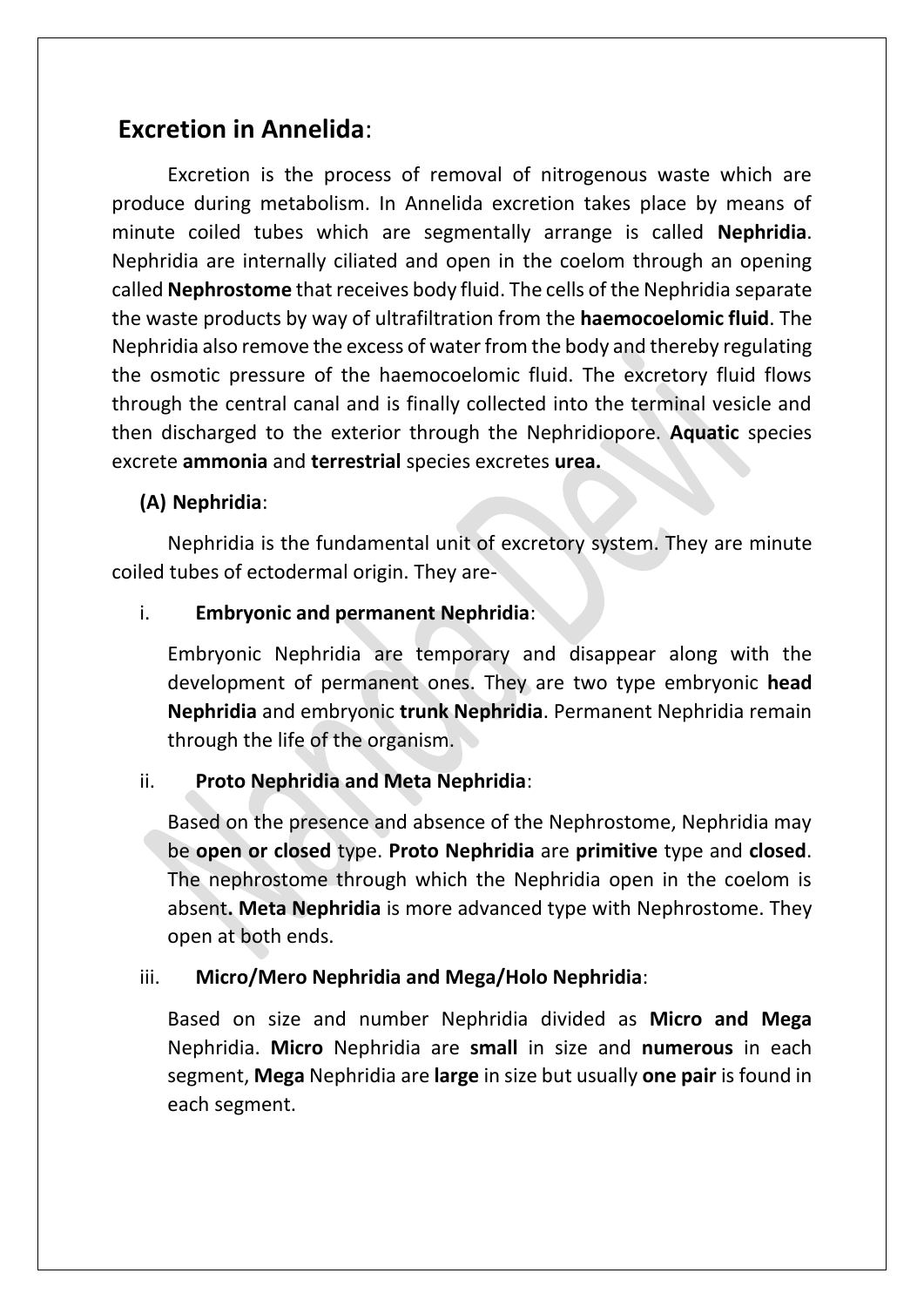#### iv. **Exonephric and enteronephric**:

Nephridia that released the waste material **directly** outside are called **exonephric** and **enteronephric** Nephridia releases the waste material into the lumen of the **alimentary canal**.

In majority of annelids, paired meta-nephridia are present that contains ciliated nephrostome via which they open into the coelom. In some adult annelids Proto Nephridia are found. Both Meta Nephridia and separate coelomoducts are found in a few annelids. The number of nephridia is usually reduced in Annelids with incomplete septum. In some forms, Nephridia found in **anterior region are excretory** whereas the Nephridia of the **posterior region are used for both spawning and excretion.**

### **Functions of nephridia**:

- i. Nephridia help in excretion of nitrogenous waste products from the body to the exterior.
- ii. They help in maintaining water balance of the body.
- $iii.$  It helps in regulating the osmotic balance.
- iv. They secondarily help in reproduction. In some cases, they act as gonoducts.

### **(B)Coelomoducts**:

Coelomoducts are segmentally arranged wide tubes of mesodermal origin. It also helps in excretion. At one end they open outside by the means of genital pores and at the other end, they open into the coelom by large ciliated funnels, the coelomostome. Coelomoducts primarily help in reproduction and secondarily as excretory organs.